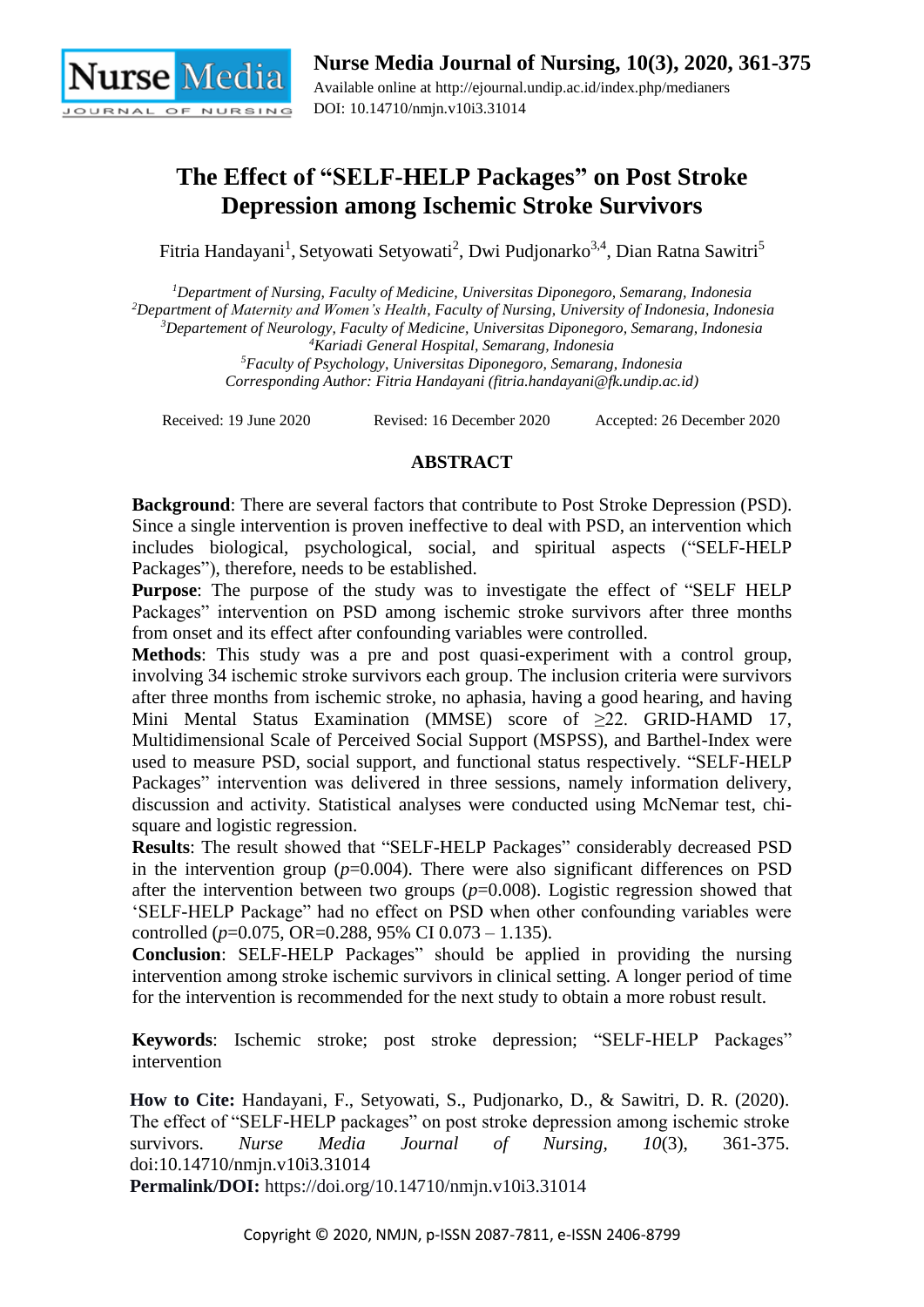# **BACKGROUND**

World Health Organization (WHO) stated that stroke is the fifth rank cause of mortality and contributes to different health status between males and females (World Health Organization, 2019). The prevalence of stroke in Central Java is 11 per miles in 2018 (Ministry of Health of the Republic of Indonesia, 2018), while the number in Semarang City is also high, reaching for 8,808 cases (Health Office of Semarang City, 2020). This high prevalence of stroke should become more concern for management.

Stroke will impact many conditions, such as handicap, family and economic burden and Post Stroke Depression (PSD) (Donkor, 2018). The pattern of PSD is unique in which the incident increases at fourth week after onset and peaks at 14th week (three months) after onset (Gbiri, Akinpelu, & Odole, 2010). Furthermore, PSD possibly continues up to six months, or more than one year after stroke onset (Chau et al., 2010; De Wit et al., 2008). Specific pattern of PSD is explained as a high prevalence of PSD after three month from onset, which ranges from 17.7 to 47.7 % (Handayani & Pudjonarko 2015).

Post Stroke Depression after three months from onset will impact on functional status and handicap, continuous depression, suicidal thought, and fatigue (Bartoli, Di Brita, Crocamo, Clerici, & Carràl, 2018; Kang et al., 2018; Lincoln et al., 2013). PSD leads to fatigue 1.5 year after stroke (Lerdal et al., 2011), and low quality of life 5 years after stroke (Kielbergerova et al., 2015). PSD also contributes to mortality rate (Bartoli et al., 2018; Hackett, Köhler, O'Brien, & Mead, 2014). Some medicines are prescribed to reduce PSD, namely deanxit, fluoxetine, setraline, paroxetine, and citalopram, and their effects will continue to six-eight weeks after treatment (Loubinoux et al., 2012). Although the patients consume medicines, PSD will re-occur in three months to two years after stroke (Guiraud et al., 2016; Kang et al., 2018; Yuan et al., 2012).

Two studies reported that some interventions could not significantly decrease PSD. A study which delivered high intensity of exercise among ischemic stroke patients had no impact on PSD (Holmgren, Lindström, Gosman-Hedström, Nyberg, & Wester, 2010). Another intervention was cognitive rehabilitation among stroke patients in long term health care facilities which was reported to be significant to reduce Geriatric Depression Scale (GDS). Nevertheless, the minimum number of participants in this study (Sakamoto et al., 2018) causing the generalization of the result could not be concluded. These studies revealed that single interventions were not effective to reduce PSD.

Other studies using complex interventions, including aspects of biology, psychology, social, and spirituality show good outcomes. Zimmermann et al., (2016) point out that a complex intervention which consists of biological, psychological, and social aspects, increases perceived self-efficacy and better clinical outcome of anxiety, depression or somatization symptoms. Byrne et al. (2020) claim that Ready to Reduce Risk (3R) complex intervention improves clinical lifestyles of the patients with cardiovascular diseases. The result of these studies supports the claim that complex interventions including biological, psychological, social and spiritual aspects have an opportunity to accomplish the modified behaviour and clinical improvements (Medical Research Council, 2014).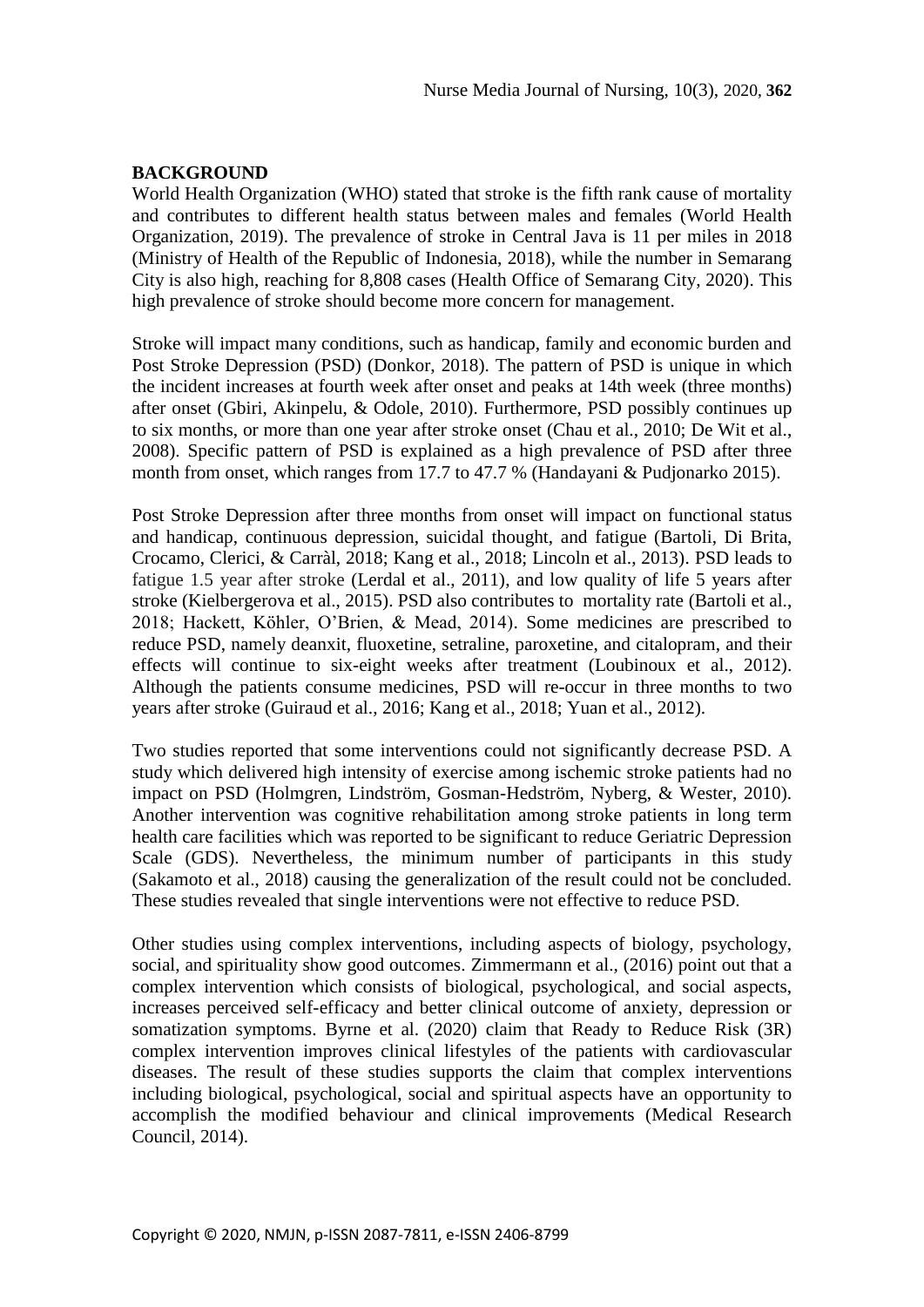Apart from the interventions to decrease PSD, several factors are reported to affect PSD, of which, in this study, are considered as the confounding factors. A review concludes that a factor related to PSD after three months from stroke onset is social support (Handayani, Setyowati, Pudjonarko, & Sawitri, 2019). A study from Shi et al. (2015) also shows that the predictors of PSD are cognitive aspects and stroke recurrent. Furthermore, functional status is independently associated with PSD after three months from stroke onset (Ojagbemi & Owolabi, 2013). Another relating factor with PSD is Brain Derived Neurotropic Factor (BDNF). Research showed that BDNF has an important role in maintaining neural function, plasticity and neurogenesis regulation (Silakarma & Sudewi, 2019). Specifically, BDNF is related with PSD among ischemic stroke survivor after three months from onset (Li et al., 2014).

Previous studies involving single interventions showed insignificant effect to decrease PSD. On the other hand, complex interventions were reported to yield good outcomes in patients with psychological problems and cardiovascular diseases. In addition, there are several factors contribute to PSD such as social or family support, cognitive functions, functional status and BDNF after three months from ischemic stroke onset. Therefore, a complex intervention which consists biological, psychological, social, and spiritual aspects on ischemic stroke patients needs to be developed. The "SELF-HELP Packages" was a complex intervention, abbreviated of Smart, Effort, Wellness, Feel, Happy and Power, which might be effective to terminate the negative outcomes caused by stroke (Webber & Newby, 2015; Wills, 2011), one of which is PSD.

# **PURPOSE**

The purpose of this study was to investigate the effect of "SELF-HELP Packages" on PSD after three months from ischemic stroke onset and its effect after confounding variables were controlled.

# **METHODS**

# **Research design and samples**

This study was a quasi-experiment study using pre and post-test design with a control group. The samples were 68 stroke ischemic survivors after three months from onset, who were divided evenly into the intervention and control groups, with 34 respondents in each group. The study was conducted in two government hospitals in Central Java, Indonesia for three months in 2018. The respondents in each group were separately recruited from different hospitals. The inclusion criteria were ischemic stroke survivors after three months from ischemic stroke diagnosis, no aphasia, having a good hearing, having Mini Mental Status Examination (MMSE) score of  $\geq$ 22. The sampling technique used purposive sampling in which researchers relied on their own judgments to choose the respondents among stroke patients. The sample selection is illustrated by Figure 1.

# **Measurements**

Post stroke depression was assessed using GRID-HAMD 17 questionnaire as the main instrument in this study, which consists of 17 questions (Williams et al., 2008). This instrument had interview guidelines for use to establish its validity during data collection (Patrick et al., 2011). The categories for the scores were divided to two; first, patients with no PSD if the scores were  $\leq$  7; and second, patients with PSD if the scores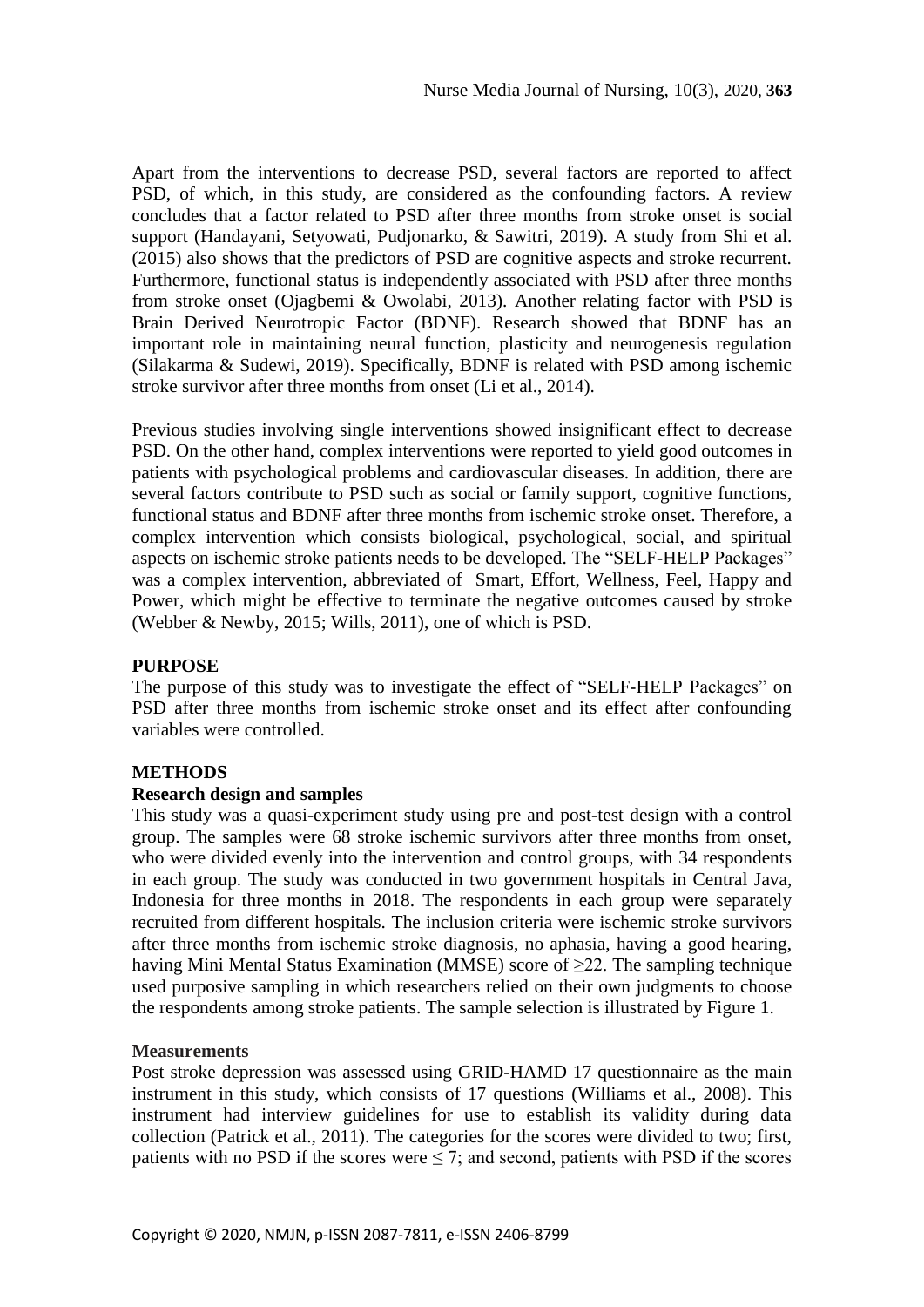were >7. This instrument was translated to the Indonesian languages and then back translated to English using two independent translators. Face validity then was carried out to find out any discrepancies and also any changes for every statement based on the Indonesian culture. The reliability test yielded a Cronbach's alpha coefficient of 0.78.

There were four other instruments utilized to measure confounding factors in this study. First, Multidimensional Scale of Perceived Social Support (MSPSS) was used to measure respondent's social supports. This questionnaire had three categories and used *Mean+Standard Deviation* to determine cut off points of the categories due to homogeneity of the data. Language validity resulted in good agreement between translated and back-translated versions while reliability test yielded a Cronbach's alpha coefficient of 0.893.



Figure 1. Participants' flowchart

Second, Mini Mental Status Examination (MMSE) was used to measure cognitive functions. MMSE consisted of six subscales of orientation, registration, attention, calculation, recall, and language. There were two categories of this questionnaire in which the scores were  $\geq 28$  for no cognitive impairment and  $\leq 28$  for cognitive impairment. A reliability test showed a Cronbach's Alpha coefficient of 0.8. Third, Barthel-Index was used to measure the respondents' functional status. Barthel-Index five categories were transformed to two categories; dependent category with the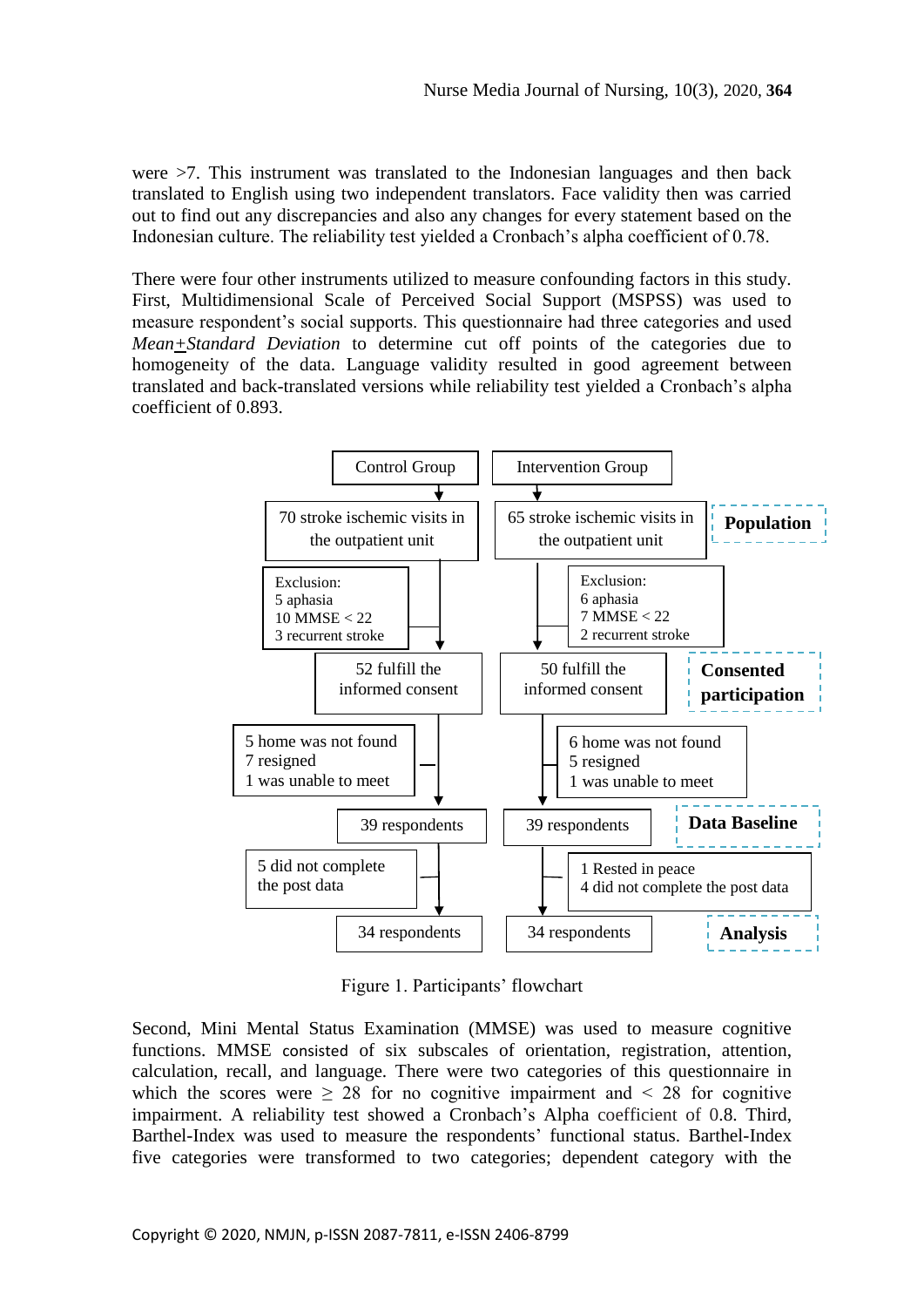Barthel-index scores of < 90, and independent category with the Barthel-index scores of  $\geq$  90. The Cronbach's alpha coefficient of the Barthel-index was 0.934. Fourth, Enzyme-Linked Immunosorbent Assay (ELISA) was conducted using Emax Immunoassay System Kit (Promega; Madison, WI, USA) (Promega, 2009) to analyse BDNF from patient's blood samples. The blood samples were taken and analysed in the same day.

# **Intervention**

The intervention of "SELF-HELP Packages" consisted of three activities which covered health education, discussion and independent activities (Aranda, 2008). "SELF-HELP Packages" were delivered in four sessions with one week apart between sessions, each of which lasted for 60-90 minutes. Prior to the data collection, eight registered nurses were recruited and trained for two days to deliver the intervention. During the intervention, booklet and self-monitoring chart were provided to the respondents while a SELF-HELP module was given to the nurses to guide them delivering the intervention. A flip chart was also used to help nurses deliver the health education. The activities in the "SELF-HELP Packages" can be seen in Table 1. Once the intervention group completed the packages, the post-tests were measured one week after the fourth session. On the other hand, the control group received standard interventions according to the hospitals and the post-tests were done on the fifth week.

| Session               | Activities                                                                                                                                                                                                                                                                                             | Media                                   |  |
|-----------------------|--------------------------------------------------------------------------------------------------------------------------------------------------------------------------------------------------------------------------------------------------------------------------------------------------------|-----------------------------------------|--|
| First session         | Focusing on the biological and psychological aspects<br>Involving health education, demonstration and Booklets and<br>discussion of biological aspect such as knowledge<br>stroke, life styles to prevent<br>stroke,<br>of<br>hypertension diet, ranged of motion (ROM),<br>mobilization and transfer. | Flipcharts                              |  |
|                       | Facilitating for patients' acceptance<br>and<br>commitment<br>through<br>acceptance<br>and<br>(ACT)<br>therapy<br>commitment<br>toward<br>rehabilitations and treatments of stroke as a                                                                                                                | Booklets and<br>Flipcharts              |  |
|                       | part of psychological aspects.<br>Independent activities of the patients during a<br>week to the next meeting.                                                                                                                                                                                         | Booklets and self-<br>monitoring charts |  |
| <b>Second Session</b> | Focusing on the social and spiritual aspects<br>Discussing and encouraging the social aspects, Booklets and<br>such as family support, social gathering and<br>social activities of the patients during the post<br>stroke period.                                                                     | Flipcharts                              |  |
|                       | Discussing spiritual values of the patients and<br>religion activities, such as prayer; and developing<br>patient's spiritual competences                                                                                                                                                              | Booklets and<br>Flipcharts              |  |
|                       | Independent activities of the patients during a<br>week to the next meeting.                                                                                                                                                                                                                           | Booklets and self-<br>monitoring charts |  |

*Table 1. The activities of the "SELF-HELP Packages"*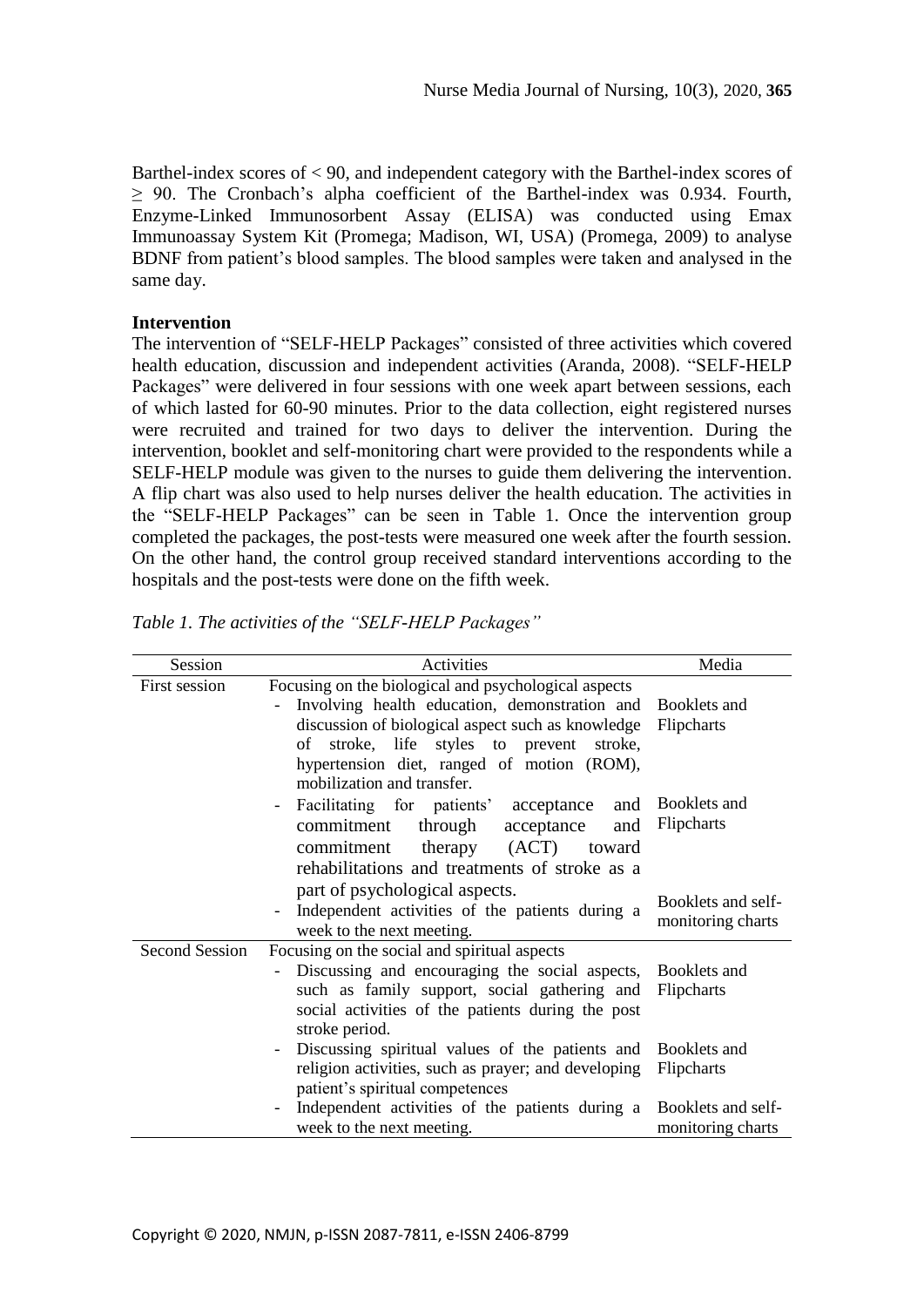| Session               | Activities                                                                  | Media              |
|-----------------------|-----------------------------------------------------------------------------|--------------------|
| <b>Third Session</b>  | Focusing on evaluation of the patient's achievements                        |                    |
|                       | and progresses along previous weeks                                         |                    |
|                       | Evaluating and discussing any skill improvements<br>$-$                     | Self-monitoring    |
|                       | on each aspect. When no improvement was made,                               | charts             |
|                       | another contract would be made to accomplish the                            |                    |
|                       | skills according to the patient's agreement.                                |                    |
|                       | Independent activities of the patients during a<br>$\overline{\phantom{a}}$ | Booklets and self- |
|                       | week to the next meeting.                                                   | monitoring charts  |
| <b>Fourth Session</b> | Conducting independent activities for the patients                          | Booklets and self- |
|                       | under text messaging aids for controlling                                   | monitoring charts  |

#### *Table 1. (Continued)*

#### **Data analysis**

McNemar test, Chi-square and logistic regression were employed to analysed the data. McNemar test was used to determine the differences on dichotomous dependent variables while Chi-square test was conducted to compare PSD between groups. The logistic regression was finally utilized to measure the effect of "SELF-HELP Packages" on PSD after other confounding variables were controlled.

#### **Ethical considerations**

Ethical clearance was gained from the Health Research Ethic Committee of the Faculty of Medicine, Universitas Diponegoro (No. 596/EC/FK-RSDK/X/2017). Informed consents were obtained from all respondents before the data collection. The patients and their families were well-informed about the study before consenting their participation.

# **RESULTS**

#### **Characteristics of respondents**

The result showed that the characteristics of respondents between intervention and control groups were homogenous (Table 2).

| Characteristics | Control group<br>$(n=34)$ |      | Intervention group<br>$(n=34)$ |      | $\overline{X}{}^2$ | $\rho$ |
|-----------------|---------------------------|------|--------------------------------|------|--------------------|--------|
|                 |                           | $\%$ |                                | $\%$ |                    |        |
| Gender          |                           |      |                                |      |                    |        |
| Male            | 19                        | 52.8 | 17                             | 47.2 | 0.22               | 0.808  |
| Female          | 15                        | 46.9 | 17                             | 53.1 |                    |        |
| Age             |                           |      |                                |      |                    |        |
| $\leq 60$       | 22                        | 51.2 | 21                             | 48.8 | 0.04               | 1.0    |
| >60             | 12                        | 48   | 13                             | 52   |                    |        |
| Employment      |                           |      |                                |      |                    |        |
| Employed        | 11                        | 44.0 | 14                             | 56.0 | 0.07               | 0.615  |
| Unemployed      | 23                        | 53.5 | 20                             | 46.5 |                    |        |
| Monthly income  |                           |      |                                |      |                    |        |
| Low             | 21                        | 48.8 | 22                             | 51.2 | 0.09               | 1.0    |
| High            | 13                        | 52.0 | 12                             | 48.0 |                    |        |

*Table 2. Characteristics of respondents (n=68*)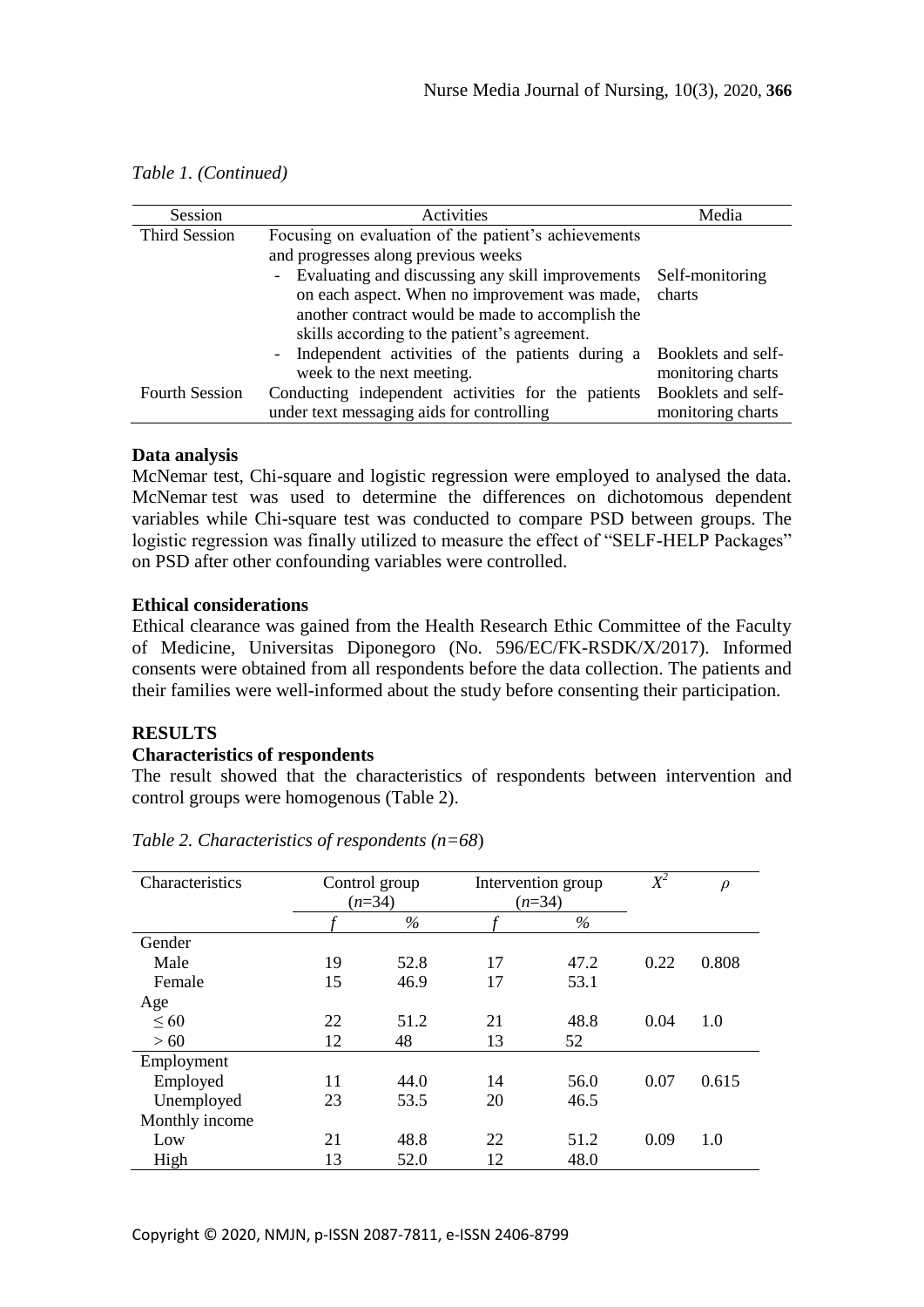| Characteristics | Control group<br>$(n=34)$ |      |    | Intervention group<br>$(n=34)$ | $X\!\!\!\!{}^2$ |       |
|-----------------|---------------------------|------|----|--------------------------------|-----------------|-------|
|                 |                           | %    |    | $\%$                           |                 |       |
| Education       |                           |      |    |                                |                 |       |
| Low             | 31                        | 49.2 | 32 | 50.8                           | 0.22            | 1.0   |
| High            | 3                         | 60   |    | 40                             |                 |       |
| <b>PSD</b>      |                           |      |    |                                |                 |       |
| No PSD          | 17                        | 50   | 14 | 41.2                           | .0002           | 0.627 |
| <b>PSD</b>      | 17                        | 50   | 20 | 58.8                           |                 |       |

#### *Table 2. (Continued)*

#### **The effect of "SELF-HELP Packages" on PSD in the intervention group**

The result showed that the number of respondents who had no PSD increased from 41.2% to 68% while the number of respondents who had PSD decreased from 58.8% to 32% after "SELF-HELP Packages" intervention. It was shown that the intervention reduced the PSD in the intervention group  $(p=0.004)$  (Table 3).

*Table 3. Differences on PSD in the intervention group (n=34)* 

| Intervention | No PSD |      | DCE |      |          |
|--------------|--------|------|-----|------|----------|
| Group        |        | $\%$ |     | $\%$ |          |
| Pre-test     |        |      |     | 58.8 | $0.004*$ |
| Post-test    |        | 68   |     | າາ   |          |
| $\mathbf{A}$ |        |      |     |      |          |

\*Mc-Nemar

#### **The effect of "SELF-HELP Packages" on PSD between groups**

As seen in Table 4, there was a significant difference in the number of PSD and No PSD at post-tests between the intervention and control group  $(p=0.008)$ . It can be concluded that "SELF-HELP Packages" had a significant effect on decreasing PSD.

*Table 4. Differences on PSD between the intervention and control group (n=68)*

|                       | no PSD |      | PST |       |        |
|-----------------------|--------|------|-----|-------|--------|
| Groups                |        | $\%$ |     | $\%$  |        |
| Intervention $(n=34)$ |        | 67.6 |     | 32.3  | 0.008* |
| Control $(n=34)$      |        | 32.3 |     | 07. h |        |
| $\sim$                |        |      |     |       |        |

\*Chi square

# **The effect of "SELF-HELP Packages" on PSD after controlling the confounding factors**

Logistic regression showed that 'SELF-HELP Package" had no effect on PSD when other confounding variables were controlled  $(p=0.075, OR=0.288, 95\% \text{ CI } 0.073-1.135)$ . However, functional status was shown to be the most affecting factor on PSD ( $p=0.034$ , OR=0.34 95% CI 0.083–0.907).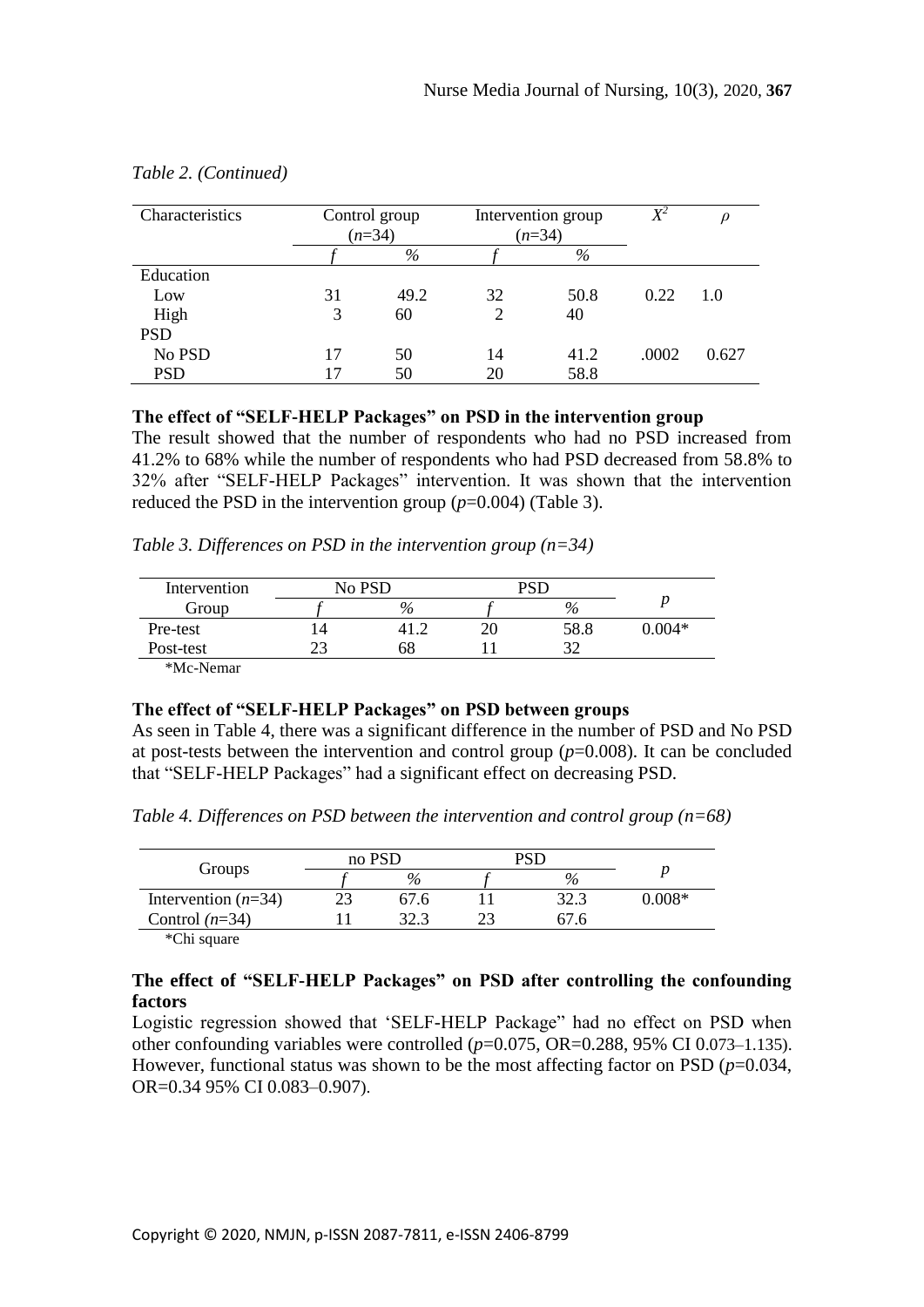| Interventions / Factors | B         | SЕ        | Wald   |       | ΟR    | 95 % CI         |
|-------------------------|-----------|-----------|--------|-------|-------|-----------------|
| "SELF-HELP Packages"    | $-1.243$  | 0.699     | 3.164  | 0.075 | 0.288 | $0.073 - 1.135$ |
| Social Support          | $-1.099$  | 0.629     | 3.056  | 0.080 | 0.333 | $0.097 - 1.142$ |
| <b>Functional State</b> | $-1.295$  | 0.611     | 4.492  | 0.034 | 0.034 | $0.083 - 0.907$ |
| Cognitive               | $-21.167$ | 13579.827 | 0.999  | 0.999 | 0.000 | $0.000 -$       |
| <b>BDNF</b>             | $-0.661$  | 0.706     | 0.877  | 0.349 | 0.516 | $0.130 - 2.059$ |
| Constant                | $-2.310$  | 0.663     | 12.126 | 0.000 | 0.099 |                 |

*Table 5. Effects of "SELF-HELP Packages" on PSD after controlling the confounding factors (n=68)*

Nagelkerke R Square=0.468; *p=*0.000

# **DISCUSSION**

This study aimed to analysed the effect of "SELF-HELP Packages" on PSD among ischemic stroke survivors after three months from onset. The result showed that "SELF-HELP Packages" had a significant effect on reducing PSD after three months from onset. This result was similar with the result of a study that developed complex interventions which included support psychotherapeutic treatment, information about disease, developing daily activity schedules, coping with daily hassles, using problemsolving skills, engaging in social networks and community activities, learning relaxation techniques and community based psychosocial services (Zimmermann et al., 2014). Another study also found that a complex, nurse-led intervention, which was implemented as a collaborative care model, increased perceived self-efficacy and better clinical outcome of anxiety, depression or somatization symptoms (Zimmermann et al., 2016).

Other studies also showed similar results with this study. Mayo et al. (2015) reported that exercise and project-based activities promoting learning, leisure, and social activities among stroke showed a great gain of stroke-specific health-related quality of life. Evans-Hudnall et al. (2014) revealed that multi-intervention increased the efforts of stroke survivors to control the secondary risk factors of stroke. Stroke survivor who has been showing a good adaptation with their life, will gain a good quality of life although with a handicap (Dharma, 2015). A study by Byrne et al. (2020) also found that a complex intervention, consisting of medication adherence to statins, lifestyle behaviours and cardiovascular risk and delivered by health education session, massage and phone call, resulted in good outcomes in patients with coronary vascular diseases.

The "SELF HELP Packages" consists of biological, psychological, social and spiritual aspects. The biological aspect, which includes life style behaviour in stroke preventions, hypertension diets, range of motion (ROM), mobilization and transfer, facilitates stroke survivors to adapt in their new stroke life and reduce the risk factors of stroke (Dharma et al., 2018). Stroke knowledge (risk factors, causes, diets, treatments, and medications), daily activities, mobilization, transfer and range of motion are also claimed as parts of the biological aspects (Ebert et al., 2017).

The psychological aspect of the packages includes acceptance and commitment therapy (ACT). A study found that ACT was more likely to reduce depression (Majumdar & Morris, 2018). Acceptance and commitment intervention leads the individual to a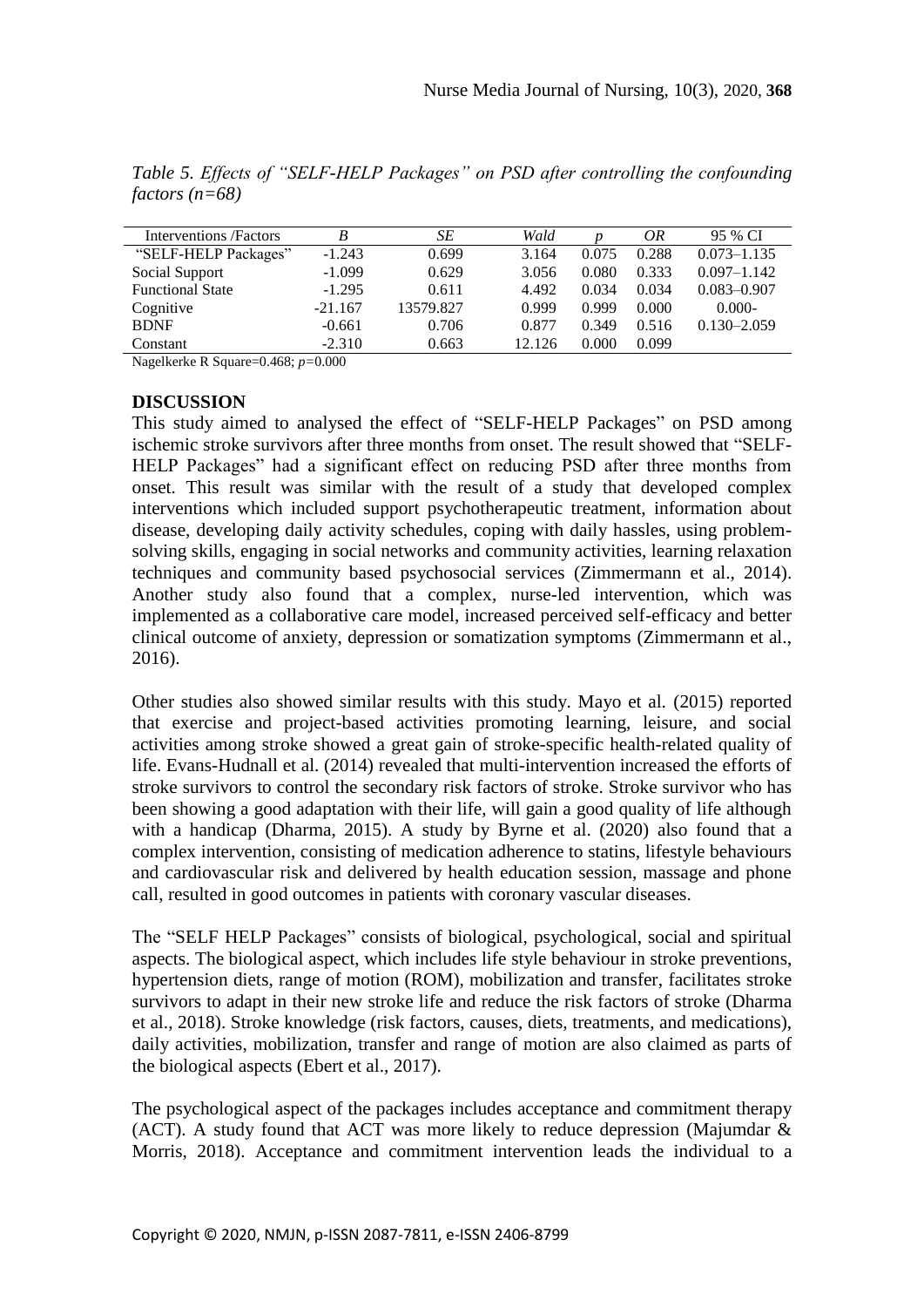psychological flexibility. The ACT has become the protocol for chronic illness (Karekla, Karademas, & Gloster, 2018). The flexibility leads the individuals to the adaptive process. ACT should be trained, so that the patients feel safe and comfort, and blend with present moments (stroke). ACT helps the patient in organizing the negative emotions, achieving the coping adaptive, and considering the stressor as the positive things. The actions in ACT guide the personal to step forward in thoughts. Regarding the natural emotion in responding illness, individuals cannot avoid the negative thoughts. Individuals practice in organizing the negative thoughts with stopping spontaneous reactions such as crying, feeling sad and hopeless (Khashouei, Ghorbani, & Tabatabaei, 2016). ACT is effective in a wide range of population, such as breast cancer, (Mahdavi et al., 2017), DM type-II (Gregg, Callaghan, Hayes, & Glenn-Lawson, 2007; Lindholm-Olinder et al., 2015), and multiple sclerosis (Bach, Hayes, & Gallop, 2012).

The social aspect of "SELF-HELP Packages" endorses the patients' motivation to involve in the social activities and the families' motivation to be an informational, emotional, and instrumental support. Social supports facilitate stroke survivors to adapt with post stroke activity daily living (Dharma et al., 2018). A qualitative study stated that family caregivers are playing an important role in caring for their relatives who have suffered from strokes (Agianto, 2018). A meta-analysis concluded that social supports in chronic illness reduce depression (Vallury, Jones, & Gray, 2015).

The spiritual aspect of the packages leads the stroke survivors to have spiritual values which are gained by accepting the illness condition and by religious activities, such as prayer and praying. Spiritual wellness gained the benefits to support stroke rehabilitation (Mundle, 2015; The Joanna Briggs Institute, 2010). Another study supports that spirituality affects the quality of life (Moon  $\&$  Kim, 2013) and reduces depression among acute coronary and heart disease patients (Abdi, Soufinia, Borji, & Tarjoman, 2019; Warber et al., 2011). Spiritual values indicate that the patients are having hope in illness (Warber et al., 2011). Furthermore, spirituality decreases the mortality risk of 18 % in chronic illness (Lucchetti, Lucchetti, & Koenig, 2011).

The "SELF-HELP Packages" in this study was delivered by health education, discussions and activities. Health education facilitated stroke survivors to meet with the new information about stroke that they need. Stroke survivors need an access to the health information, which can help them respond more quickly to health problems; comprehend their disease and treatment interventions; obtain good recovery; and reduce the chance of a new stroke (Du, Ma, & Li, 2016). Discussion and activities help the stroke survivors adapt the new daily living (Dharma et al., 2018). Health education also contributes to the functional status of stroke (Ning & Te, 2013), self-satisfaction, participation in treatment and rehabilitation, as well as emotional function (Lin, Yih, Shih, & Chu, 2019; Sabariego et al., 2013).

The "SELF-HELP Package" is a nursing intervention derived from "Roy Adaptation Model" nursing theory. Post stroke depression is the negative result of adaptation in dealing with stimuli (Handayani & Pudjonarko 2015; Hubbard & Workman, 1998; Philip & Harris, 2014). The result of this study would improve the nursing intervention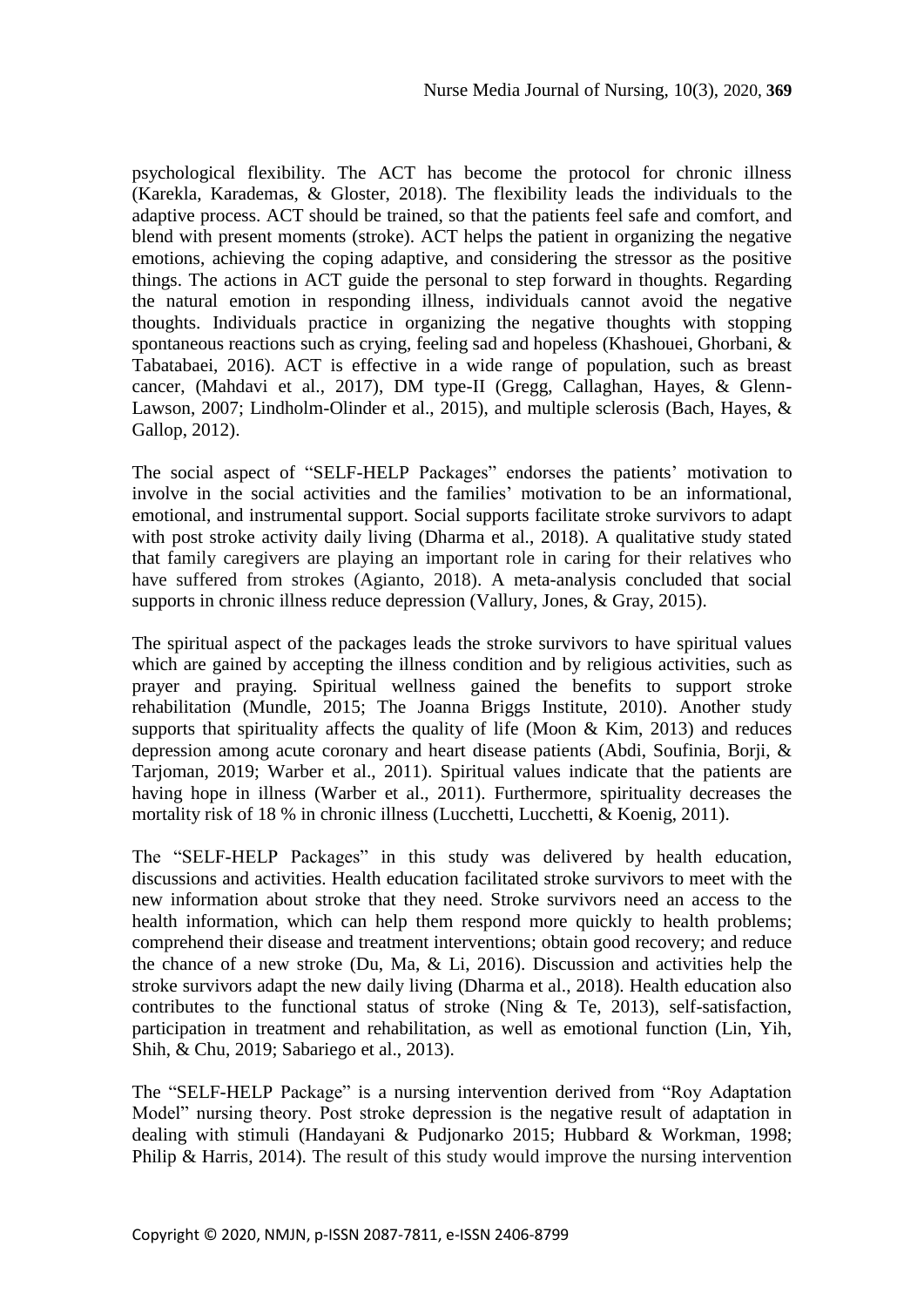protocols toward PSD among stroke survivors after three months from onset, both in the hospital and the community.

However, after the confounding factors were controlled, the result found that the "SELF-HELP Packages" had no significant effect on PSD. The confounding factors included social support, functional status, cognitive function and BDNF. It was assumed that the intervention should be conducted in a long period to achieve an impactful result. This assumption is supported by Byrne et al. (2020) and Medical Research Council (2014). Mayo & Scott (2011) also points out that it may not be a good idea to evaluate a complex intervention though a single outcome. Stroke patients' needs have wide spread and person-varying effects which may not be best represented by the changes on a single outcome variable. Future studies require a longer period of time for the intervention and to investigate more than one outcomes.

The result of the study claimed that functional status was the most affecting factors on PSD. This result is in line with the other studies which state that functional status significantly affect the PSD (Lincoln et al., 2013; Ojagbemi & Owolabi 2013; Stein et al., 2015; Zhang et al., 2012). A meta-analysis shows that the functional status is the risk factor of PSD after three and six months from onset (Shi, Yang, Zeng, & Wu, 2017). Any variations in the functional status need to be controlled in gaining the clear effect of the intervention on PSD. Functional status should be homogenous at the same level.

This study has several limitations. First, there was no randomization in sample. There was only one group intervention and one group control. Thus, the effect of intervention could not be compared with other interventions. Second, there was no follow-up to evaluate the long-term effects. Nevertheless, this study showed a good estimate in the effect of "SELF-HELP Packages", a complex intervention, on PSD in ischemic stroke survivors after three months from onset.

# **CONCLUSION**

The study concluded that "SELF-HELP Packages" significantly decreased PSD. Therefore, it is recommended for nurses to apply the "SELF-HELP Packages" in delivering nursing intervention. Future research is recommended to involve a larger size of sample with randomized controlled trial design in order to be able to generalize the results. The homogeneity should be achieved in the variable of functional status, as this is the strongest affecting factor of PSD. A longer period of time for the intervention is also recommended in order to obtain a more robust result.

# **ACKNOWLEDGMENT**

The study was funded by the Ministry of Research, Technology and Higher Education, Indonesia.

# **CONFLICT OF INTEREST**

No conflict of interest was declared by the authors.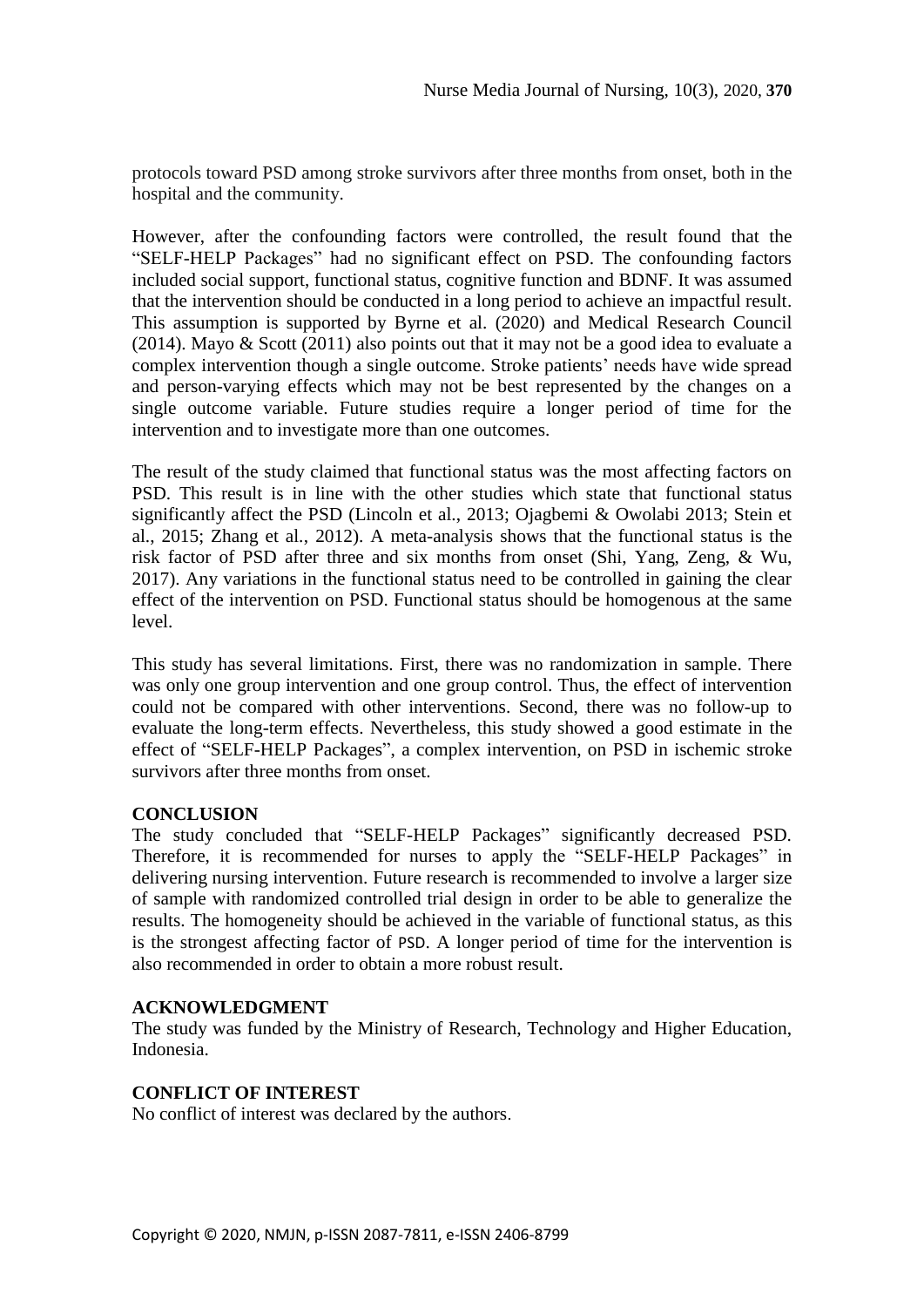#### **REFERENCES**

- Abdi, A., Soufinia, A., Borji, M., & Tarjoman, A. (2019). The effect of religion intervention on life satisfaction and depression in elderly with heart failure. *Journal of Religion and Health*, *58*(3), 823–832. doi:10.1007/s10943-018-0727-7
- Agianto, A. (2018). Role and function of family in care of patients with stroke in the community, Indonesia. *Dunia Keperawatan*, *6*(2). doi:10.20527/dk.v6i2.5226
- Aranda, S. (2008). Designing nursing interventions. *Collegian*, *15*(1), 19–25. doi:10.1016/j.colegn.2007.11.002
- Bach, P., Hayes, S. C., & Gallop, R. (2012). Long-term effects of brief acceptance and commitment therapy for psychosis. *Behavior Modification*, *36*(2), 165–181. doi:10.1177/0145445511427193
- Bartoli, F., Di Brita, C., Crocamo, C., Clerici, M., & Carràl, G. (2018). Early poststroke depression and mortality: Meta-analysis and meta-regression. *Frontiers in Psychiatry*, *9*(November), 1–7. doi:10.3389/fpsyt.2018.00530
- Byrne, J. L., Dallosso, H. M., Rogers, S., Gray, L. J., Waheed, G., Patel, P., … Khunti, K. (2020). Effectiveness of the Ready to Reduce Risk (3R) complex intervention for the primary prevention of cardiovascular disease: A pragmatic randomised controlled trial. *BMC Medicine*, *18*(1), 1–13. doi:10.1186/s12916-020-01664-0
- Chau, J. P. C., Thompson, D. R., Chang, A. M., Woo, J., Twinn, S., Cheung, S. K., & Kwok, T. (2010). Depression among Chinese stroke survivors six months after discharge from a rehabilitation hospital. *Journal of Clinical Nursing*, *19*(21–22), 3042–3050. doi:10.1111/j.1365-2702.2010.03317.x
- De Wit, L., Putman, K., Baert, I., Lincoln, N. B., Angst, F., Beyens, H., … Feys, H. (2008). Anxiety and depression in the first six months after stroke: A longitudinal multicentre study. *Disability and Rehabilitation*, *30*(24), 1858–1866. doi:10.1080/09638280701708736
- Dharma, K. K. (2015). *Efektifitas intervensi model adaptasi paska stroke (IMAPS) terhadap respon adaptasi dan kualitas hidup pasien paska stroke [the effectiveness of post-stroke adaptation model intervention (IMAPS) on the adaptation response and the quality of life of post-stroke]*. Retrieved from http://lib.ui.ac.id/detail?id=20416058&lokasi=lokal
- Dharma, K. K., Damhudi, D., Yardes, N., & Haeriyanto, S. (2018). Increase in the functional capacity and quality of life among stroke patients by family caregiver empowerment program based on adaptation model. *International Journal of Nursing Sciences*, *5*(4), 357–364. doi:10.1016/j.ijnss.2018.09.002
- Donkor, E. S. (2018). Stroke in the 21 st century: A snapshot of the burden, epidemiology, and quality of life. *Stroke Research and Treatment*, *2018*, 1–10. doi:10.1155/2018/3238165
- Du, H. S., Ma, J. J., & Li, M. (2016). High-quality health information provision for stroke patients. *Chinese Medical Journal*, *129*(17), 2115–2122. doi:10.4103/0366- 6999.189065
- Ebert, D. D., Nobis, S., Lehr, D., Baumeister, H., Riper, H., Auerbach, R. P., … Berking, M. (2017). The 6-month effectiveness of Internet-based guided self-help for depression in adults with Type 1 and 2 diabetes mellitus. *Diabetic Medicine*, *34*(1), 99–107. doi:10.1111/dme.13173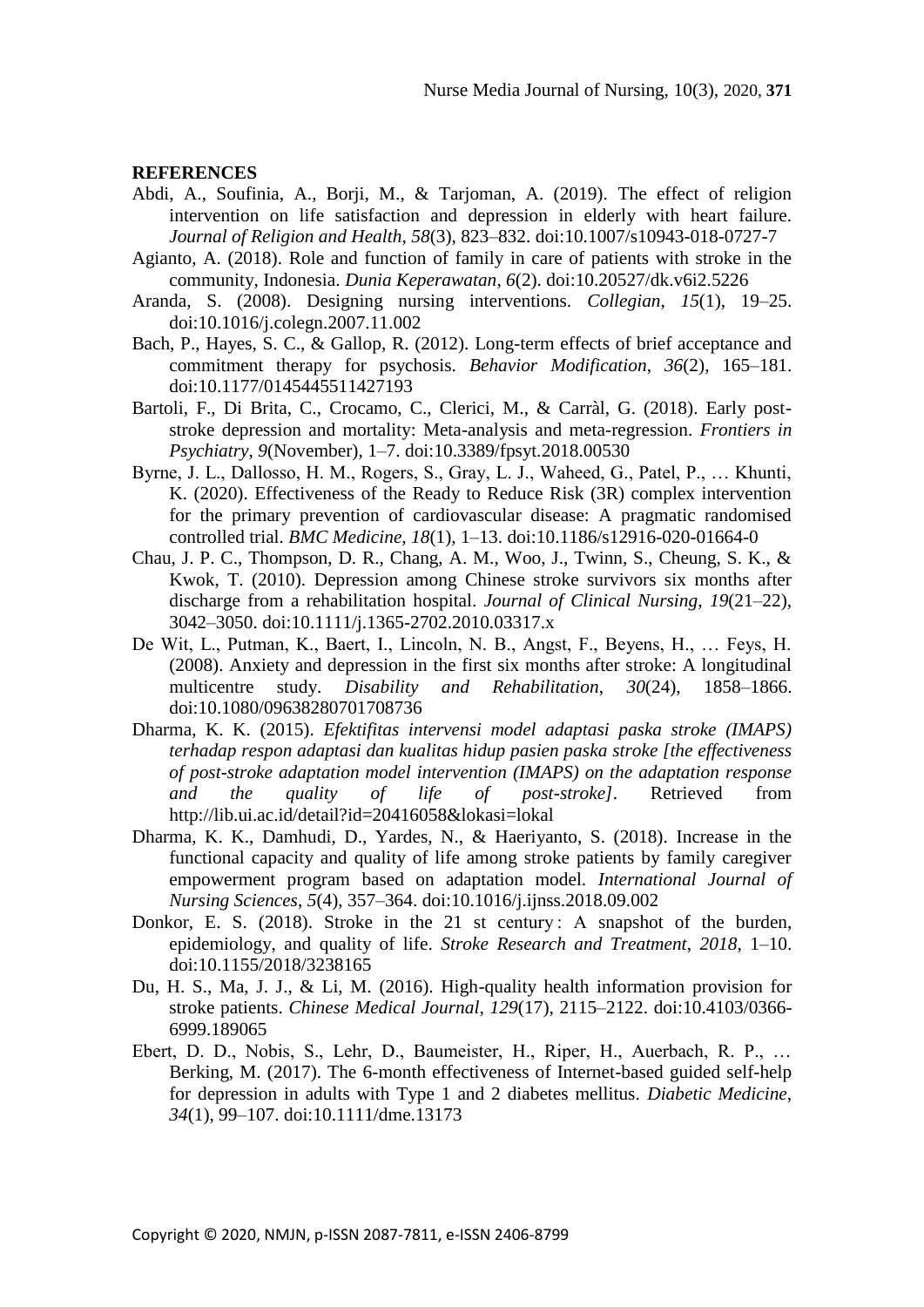- Evans-Hudnall, G. L., Stanley, M. A., Clark, A. N., Bush, A. L., Resnicow, K., Liu, Y., … Sander, A. M. (2014). Improving secondary stroke self-care among underserved ethnic minority individuals: A randomized clinical trial of a pilot intervention. *Journal of Behavioral Medicine*, *37*(2), 196–204. doi:10.1007/s10865-012-9469-2
- Gbiri, C. A., Akinpelu, A. O., & Odole, A. C. (2010). Prevalence, pattern and impact of depression on quality of life of stroke survivors. *International Journal of Psychiatry in Clinical Practice*, *14*, 198–203. doi:10.3109/13651501003797633
- Gregg, J. A., Callaghan, G. M., Hayes, S. C., & Glenn-Lawson, J. L. (2007). Improving diabetes self-management through acceptance, mindfulness, and values: A randomized controlled trial. *Journal of Consulting and Clinical Psychology*, *75*(2), 336–343. doi:10.1037/0022-006X.75.2.336
- Guiraud, V., Gallarda, T., Calvet, D., Turc, G., Oppenheim, C., Rouillon, F., & Mas, J.- L. (2016). Depression predictors within six months of ischemic stroke: The DEPRESS Study. *International Journal of Stroke*, *0*(0), 1–7. doi:10.1177/1747493016632257
- Hackett, M. L., Köhler, S., O'Brien, J. T., & Mead, G. E. (2014). Neuropsychiatric outcomes of stroke. *Lancet Neurology*, *13*(5), 525–534. doi:10.1016/S1474- 4422(14)70016-X
- Handayani, F., & Pudjonarko, D. (2015). Associated factor and Predictor of Post Stroke Depression after 3 month onset: A Literature Review. The proceeding of *3rd Java International Nursing Conference*. Semarang.
- Handayani, F., Setyowati, Pudjonarko, D., & Sawitri, D. R. (2019). Psychosocial associated and predictors of post stroke Depression 3-6 months after onset: A systematic review. *Pakistan Journal of Medical and Health Sciences*, *13*(4), 1219– 1223.
- Health Office of Semarang City. (2020). *Semarang City Health Profile 2019*. Accessed on October 30, 2020. Retrieved from http://www.depkes.go.id/resources/download/profil/PROFIL\_KAB\_KOTA\_2015/ 3374\_Jateng\_Kota\_Semarang\_2015.pdf
- Holmgren, E., Lindström, B., Gosman-Hedström, G., Nyberg, L., & Wester, P. (2010). What is the benefit of a high intensive exercise program? A randomized controlled trial. *Advances in Physiotherapy*, *12*(May), 115–124. doi:10.3109/14038196.2010.491555
- Hubbard, J. R., & Workman, E. A. (1998). *Handbook of Stress Medicine Editors Roanoke / Salem Residency Training Program*. New York: CRC Press.
- Kang, H. J., Bae, K. Y., Kim, S. W., Lee, E. H., Kim, J. T., Park, M. S., … Kim, J. M. (2018). Impact of acute phase depression on functional outcomes in stroke patients over 1 year. *Psychiatry Research*, *267*, 228–231. doi:10.1016/j.psychres.2018.06.026
- Karekla, M., Karademas, E. C., & Gloster, A. T. (2018). The common sense model of self-regulation and acceptance and commitment therapy: Integrating strategies to guide interventions for chronic illness. *Health Psychology Review*, *0*(0), 1–14. doi:10.1080/17437199.2018.1437550
- Khashouei, M. M., Ghorbani, M., & Tabatabaei, F. (2016). The Effectiveness of Acceptance and Commitment Therapy (ACT) on Self-Efficacy, Perceived Stress and Resiliency in Type II Diabetes Patients. *Global Journal of Health Science*, *9*(5), 18. https://doi.org/10.5539/gjhs.v9n5p18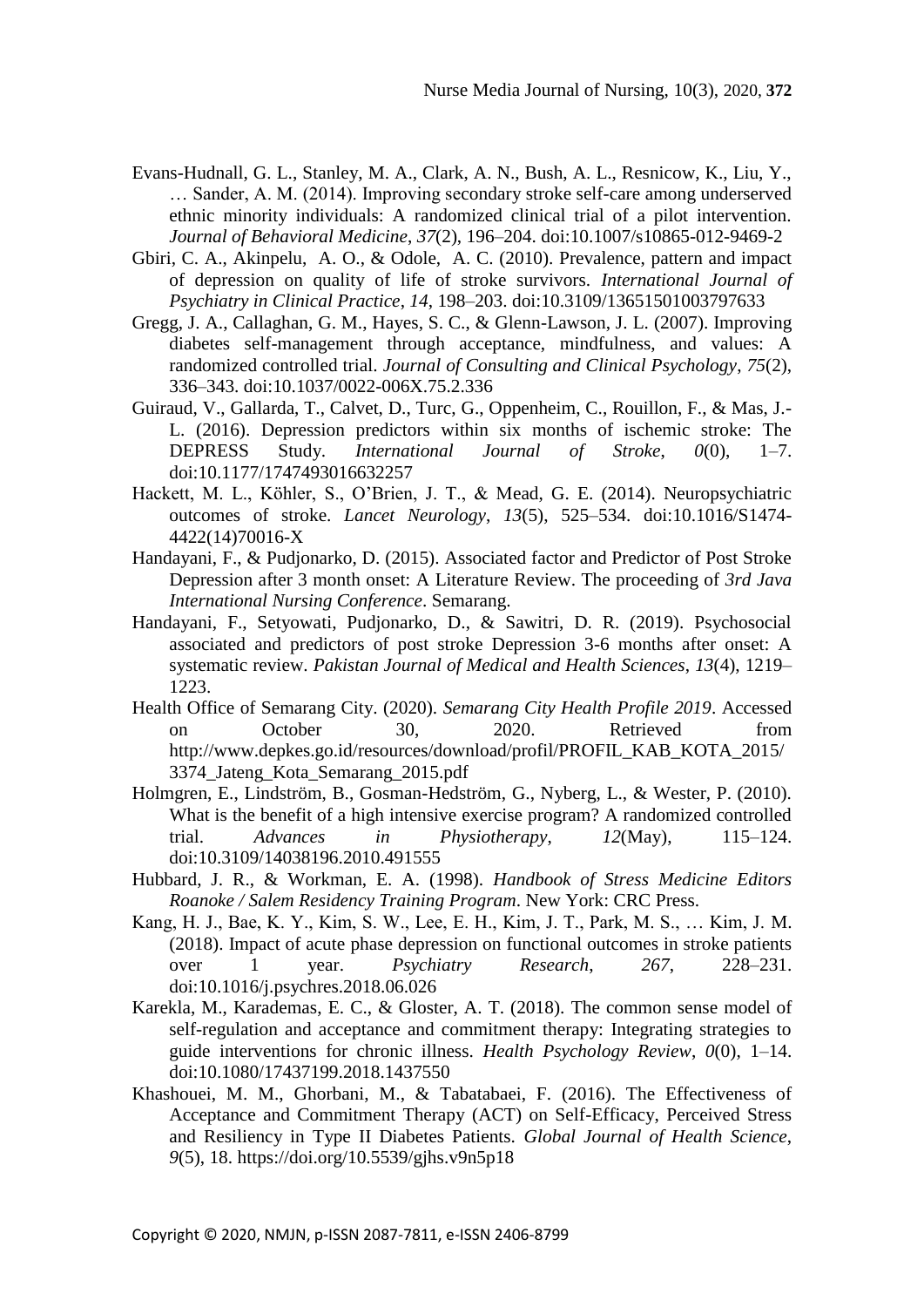- Kielbergerova, L., Mayer, O.-J., Vanak, J., Bruthans, J., Wohlfahrt, P., & Ciffkova, R. (2015). Quality of life predictors in chronic stable post-stroke patients and prognostic value of SF-36 score as a mortality surrogate. *Translational Stroke Research*, *6*(5), 375–383. doi:10.1007/s12975-015-0418-6
- Lerdal, A., Bakken, L. N., Rasmussen, E. F., Beiermann, C., Ryen, S., Pynten, S., … Kim, H. S. (2011). Physical impairment, depressive symptoms and pre-stroke fatigue are related to fatigue in the acute phase after stroke. *Disability and Rehabilitation*, *33*(4), 334–342. doi:10.3109/09638288.2010.490867
- Li, J., Zhao, Y., Zeng, J., Chen, X., Wang, R., & Cheng, S. (2014). Serum brain-derived neurotrophic factor levels in post-stroke depression. *Journal of Affective Disorders*, *168*, 373–379. doi:10.1016/j.jad.2014.07.011
- Lin, F. H., Yih, D. N., Shih, F. M., & Chu, C. M. (2019). Effect of social support and health education on depression scale scores of chronic stroke patients. *Medicine*, *98*(44), e17667. doi:10.1097/MD.0000000000017667
- Lincoln, N. B., Brinkmann, N., Cunningham, S., Dejaeger, E., De Weerdt, W., Jenni, W., ... De Wit, L. (2013). Anxiety and depression after stroke: A 5 year follow-up. *Disability and Rehabilitation*, *35*(2), 140–145. doi:10.3109/09638288.2012.691939
- Lindholm-Olinder, A., Fischier, J., Fries, J., Alfonsson, S., Elvingson, V., Eriksson, J. W., & Leksell, J. (2015). A randomised wait-list controlled clinical trial of the effects of acceptance and commitment therapy in patients with type 1 diabetes: A study protocol. *BMC Nursing*, *14*(1), 61. doi:10.1186/s12912-015-0101-y
- Loubinoux, I., Kronenberg, G., Endres, M., Schumann-Bard, P., Freret, T., Filipkowski, R. K., … Popa-Wagner, A. (2012). Post-stroke depression: Mechanisms, translation and therapy. *Journal of Cellular and Molecular Medicine*, *16*(9), 1961– 1969. doi:10.1111/j.1582-4934.2012.01555.x
- Lucchetti, G., Lucchetti, A. L. G., & Koenig, H. G. (2011). Impact of spirituality/religiosity on mortality: Comparison with other health interventions. *Explore: The Journal of Science and Healing*, *7*(4), 234–238. doi:10.1016/j.explore.2011.04.005
- Mahdavi, A., Aghaei, M., Aminnasab, V., Tavakoli, Z., Besharat, M., & Abedin, M. (2017). The effectiveness of acceptance-commitment therapy (ACT) on perceived stress, symptoms of depression, and marital satisfaction in women with breast cancer. *Archives of Breast Cancer*, (August), 16–23. doi:10.19187/abc.20174116- 23
- Majumdar, S., & Morris, R. (2018). Brief group-based acceptance and commitment therapy for stroke survivors. *British Journal of Clinical Psychology*, 1–21. doi:10.1111/bjc.12198
- Mayo, N. E., Anderson, S., Barclay, R., Cameron, J. I., Desrosiers, J., Eng, J. J., … Bayley, M. (2015). Getting on with the rest of your life following stroke: A randomized trial of a complex intervention aimed at enhancing life participation post stroke. *Clinical Rehabilitation*, *29*(12), 1198–1211. doi:10.1177/0269215514565396
- Mayo, N. E., & Scott, S. (2011). Evaluating a complex intervention with a single outcome may not be a good idea: An example from a randomised trial of stroke case management. *Age and Ageing*, *40*(6), 718–724. doi:10.1093/ageing/afr061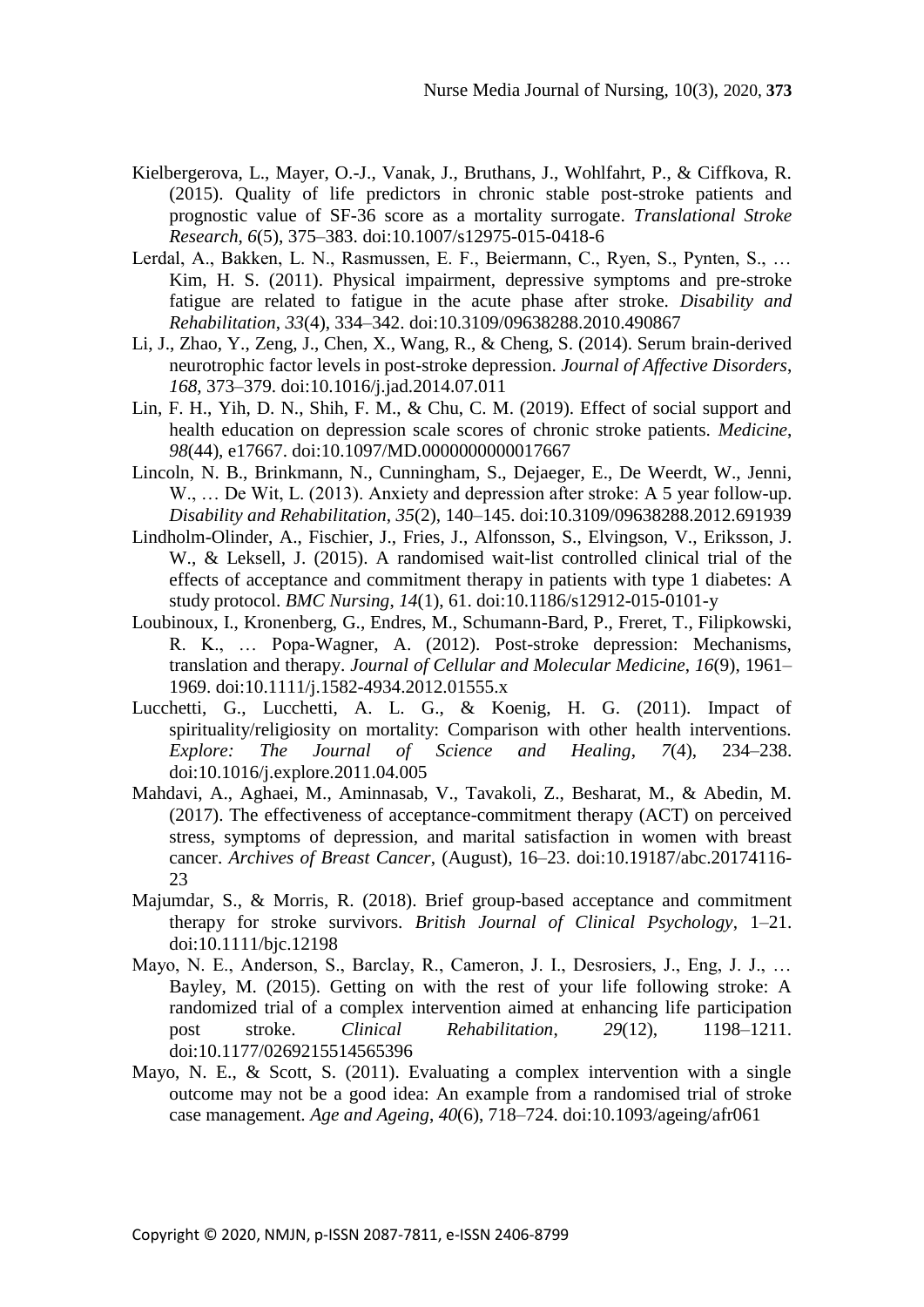- Medical Research Council. (2014). *Developing and evaluating complex interventions : new guidance.* Accessed on October 30, 2018. Retrieved from www.mrc.ac.uk/complexinterventionsguidance
- Ministry of Health The Republic of Indonesia. (2018). *Laporan Nasional RISKESDAS 2018 [Report of National Fundamental Health Research 2018]*. Accessed on October 30, 2020. Retrieved from http://labdata.litbang.kemkes.go.id/images/download/laporan/RKD/2018/Laporan\_ Nasional\_RKD2018\_FINAL.pdf
- Moon, Y. S., & Kim, D. H. (2013). Association between religiosity/spirituality and quality of life or depression among living-alone elderly in a South Korean city. *Asia-Pacific Psychiatry*, *5*(4), 293–300. doi:10.1111/appy.12025
- Mundle, R. (2015). "I should be closer to God because of this"—A case study of embodied narratives and spiritual reconstruction in spinal cord injury and stroke rehabilitation. *Journal of Disability and Religion, 19*(1), 30–49. doi:10.1080/23312521.2014.990551
- Ning, X. S., & Te, Z. (2013). Public and professional education on urgent therapy for acute ischemic stroke : a community-based intervention in Changsha. *Neurological Sciences*, 2131–2135. doi:10.1007/s10072-013-1348-2
- Ojagbemi, A., & Owolabi, M. (2013). Predictors of functional dependency after stroke in Nigeria. *Journal of Stroke and Cerebrovascular Diseases*, *22*(8), e381–e387. doi:10.1016/j.jstrokecerebrovasdis.2013.04.015
- Patrick, D. L., Burke, L. B., Gwaltney, C. J., Leidy, N. K., Martin, M. L., Molsen, E., & Ring, L. (2011). Content validity - Establishing and reporting the evidence in newly developed patient-reported outcomes (PRO) instruments for medical product evaluation: ISPOR PRO good research practices task force report: Part 1 - Eliciting concepts for a new PRO instru. *Value in Health*, *14*(8), 967–977. doi:10.1016/j.jval.2011.06.014
- Philip, K. D., & Harris, R. (2014). *Nursing Theorist and Their Work* (M. R. Alligood, Ed.). St. Louis, Missouri: Elsevier Mosby.
- Promega. (2009). *BDNF E max ® ImmunoAssay*. USA.
- Sabariego, C., Barrera, A. E., Neubert, S., Stier-jarmer, M., Bostan, C., & Cieza, A. (2013). Evaluation of an ICF-based patient education programme for stroke patients: A randomized, single-blinded, controlled, multicentre trial of the effects on self-efficacy, life satisfaction and functioning. *British Journal of Health Psychology*, *18*, 707–728. doi:10.1111/bjhp.12013
- Sakamoto, H., Maki, N., Utsugi, A., Takata, Y., Kubota, T., Kubota, T., … Yanagi, H. (2018). The effect of cognitive rehabilitation for post-stroke depression in longterm care health facilities: A randomized controlled trial. *Clinical and Medical Investigations*, *3*(2), 1–7. doi:10.15761/cmi.1000157
- Shi, Y., Yang, D., Zeng, Y., & Wu, W. (2017). Risk factors for post-stroke depression: A meta-analysis. *Frontiers in Aging Neuroscience*, *9,* 218. doi:10.3389/fnagi.2017.00218
- Shi, Y. Z., Xiang, Y. T., Yang, Y., Zhang, N., Wang, S., Ungvari, G. S., … Wang, C. X. (2015). Depression after minor stroke: Prevalence and predictors. *Journal of Psychosomatic Research*, *79*(2), 143–147. doi:10.1016/j.jpsychores.2015.03.012
- Silakarma, D., & Sudewi, A. A. R. (2019). The role of brain-derived neurotrophic factor (BDNF) in cognitive functions. *Bali Medical Journal*, *8*(2), 518. doi:10.15562/bmj.v8i2.1460